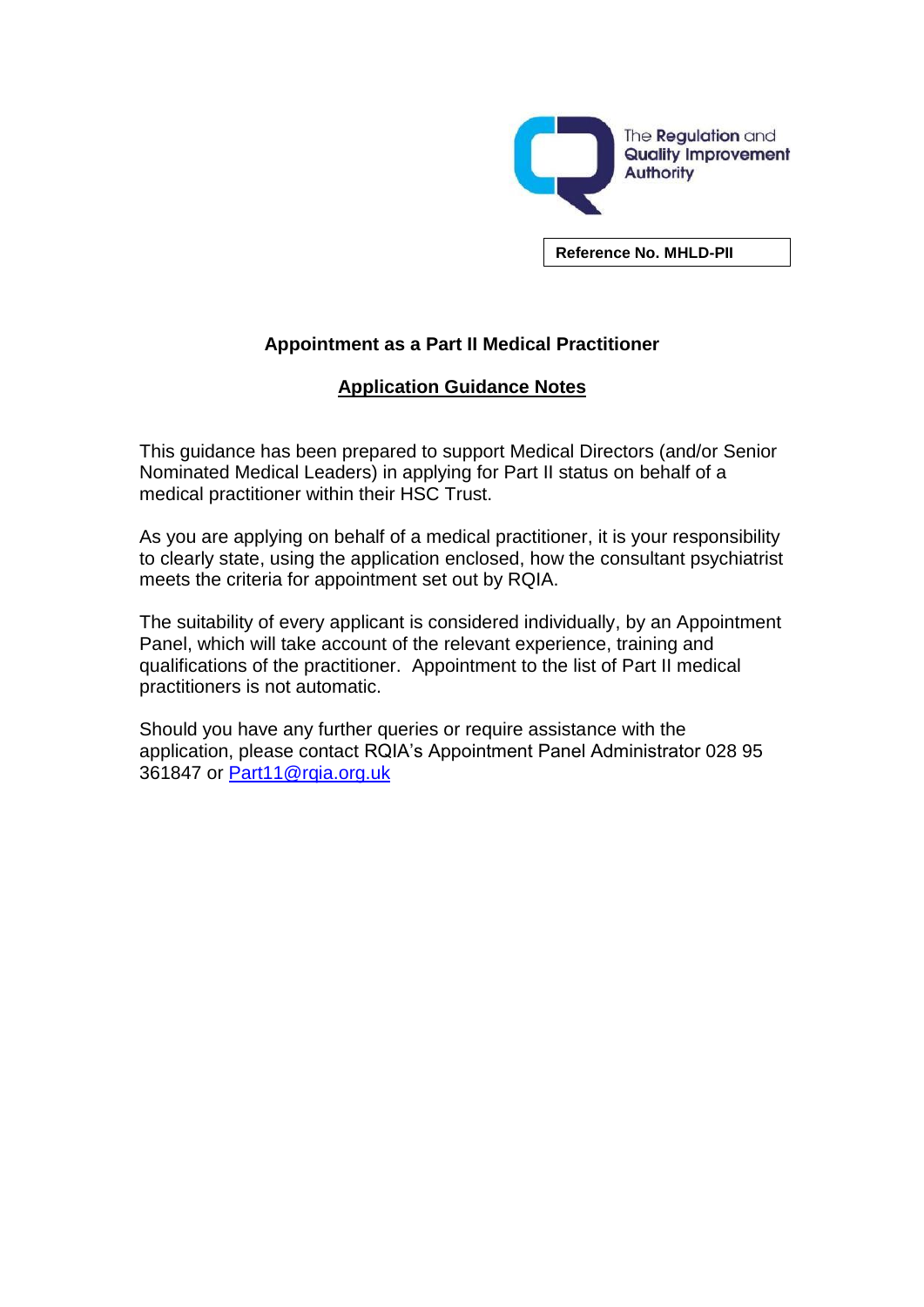|     | <b>Section of Application</b>                     | <b>Information Required</b>                                                                                                                                                                                                                                                                                                                                                                                                                                                                                                                                                                                                                                                                                                                                                                                                                                                                                                                                                                                                                                                                                                                                        |
|-----|---------------------------------------------------|--------------------------------------------------------------------------------------------------------------------------------------------------------------------------------------------------------------------------------------------------------------------------------------------------------------------------------------------------------------------------------------------------------------------------------------------------------------------------------------------------------------------------------------------------------------------------------------------------------------------------------------------------------------------------------------------------------------------------------------------------------------------------------------------------------------------------------------------------------------------------------------------------------------------------------------------------------------------------------------------------------------------------------------------------------------------------------------------------------------------------------------------------------------------|
| 1.0 | <b>Name of the Medical</b><br><b>Practitioner</b> | Please state the full name of the<br>medical practitioner requiring Part II<br>status.                                                                                                                                                                                                                                                                                                                                                                                                                                                                                                                                                                                                                                                                                                                                                                                                                                                                                                                                                                                                                                                                             |
| 2.0 | <b>Name of Trust</b>                              | Please state the name of HSC trust in<br>which the medical practitioner will be<br>based                                                                                                                                                                                                                                                                                                                                                                                                                                                                                                                                                                                                                                                                                                                                                                                                                                                                                                                                                                                                                                                                           |
| 3.0 | <b>Position within the Trust</b>                  | Please state the medical practitioners<br>post within your organisation e.g.<br><b>Consultant CAMHS Psychiatrist.</b>                                                                                                                                                                                                                                                                                                                                                                                                                                                                                                                                                                                                                                                                                                                                                                                                                                                                                                                                                                                                                                              |
| 4.0 | <b>Type of Appointment</b>                        | Please indicate the type of appointment<br>the medical practitioner holds within<br>your organisation.<br>A substantive post holder within a HSC<br>trust will be appointed for 5 years,<br>unless a shorter period of appointment<br>is requested.<br>A locum medical practitioner can be<br>appointed for a maximum of 12 months<br>after which you will be required to apply<br>to RQIA for reappointment on their<br>behalf.<br>A locum medical practitioner can extend<br>their Part II status (if they have been<br>appointed for less than 12 months).<br>This extension must be requested in<br>writing to the Appointment Panel Chair,<br>28 calendar days in advance of their<br>expiration date. The locum medical<br>practitioner is also required to support<br>their application with a job plan, or<br>contract, clearly stating the dates for<br>which the locum medical practitioner will<br>require Part II status.<br>If the locum medical practitioner is<br>placed in the HSC trust by an agency<br>rather than directly employed by the<br>HSC trust, please clarify which<br>organisation is responsible for appraisal<br>and revalidation. |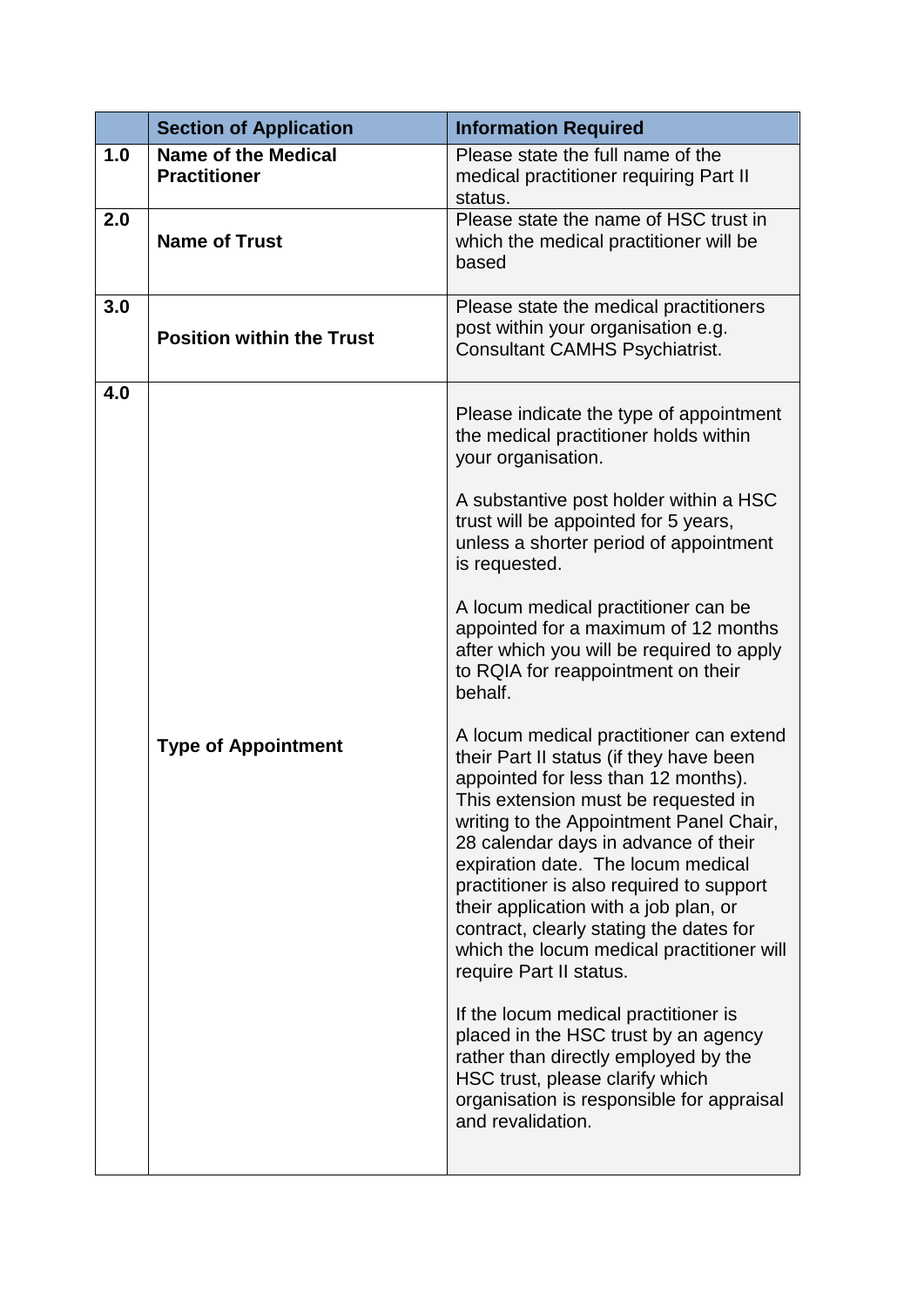| 5.0 | <b>Requested duration of</b><br>appointment<br>*For locum medical practitioner,                                                                                      | Please state the duration of appointment<br>required for the medical practitioner e.g.<br>12 months (locum) / 5 years<br>(substantive post).<br>If applying on behalf of a locum medical<br>practitioner, you must state the start and<br>end dates of the locum doctor's contract<br>of employment i.e. how long the medical<br>practitioner will be working in your HSC<br>trust. |
|-----|----------------------------------------------------------------------------------------------------------------------------------------------------------------------|-------------------------------------------------------------------------------------------------------------------------------------------------------------------------------------------------------------------------------------------------------------------------------------------------------------------------------------------------------------------------------------|
| 5.1 | please indicate the effective dates<br>from which Part II status is<br>required                                                                                      | Please indicate if the Part II appointment<br>is:                                                                                                                                                                                                                                                                                                                                   |
|     |                                                                                                                                                                      | For 4 years i.e. if the date of Part<br>Il renewal is <i>prior</i> to a medical<br>practitioner's revalidation date.<br><b>OR</b><br>For 5 years - in line with the<br>$\bullet$<br>medical practitioner's current<br>revalidation date.                                                                                                                                            |
| 5.2 | Please confirm that the<br>applicant is satisfactorily<br>participating in activities<br>relating to annual whole-<br>practice appraisal and medical<br>revalidation | Please confirm that the medical<br>practitioner participates in annual whole-<br>practice appraisal and medical<br>revalidation<br>Please use examples where necessary.                                                                                                                                                                                                             |
| 5.3 | Please confirm date(s) of the<br>applicant's last and next<br>medical revalidation                                                                                   | Please insert the specific dates of the<br>medical practitioner's last and next<br>medical revalidation.                                                                                                                                                                                                                                                                            |
| 6.0 | What is your professional<br>relationship with the medical<br>practitioner?                                                                                          | Please indicate in what capacity you are<br>applying for Part II status on behalf of<br>the medical practitioner within your HSC<br>trust.<br>You may only apply for Part II status for<br>a medical practitioner if you are either<br>the:<br><b>Medical Director</b><br>or<br><b>Nominated Senior Medical</b><br>Leader                                                           |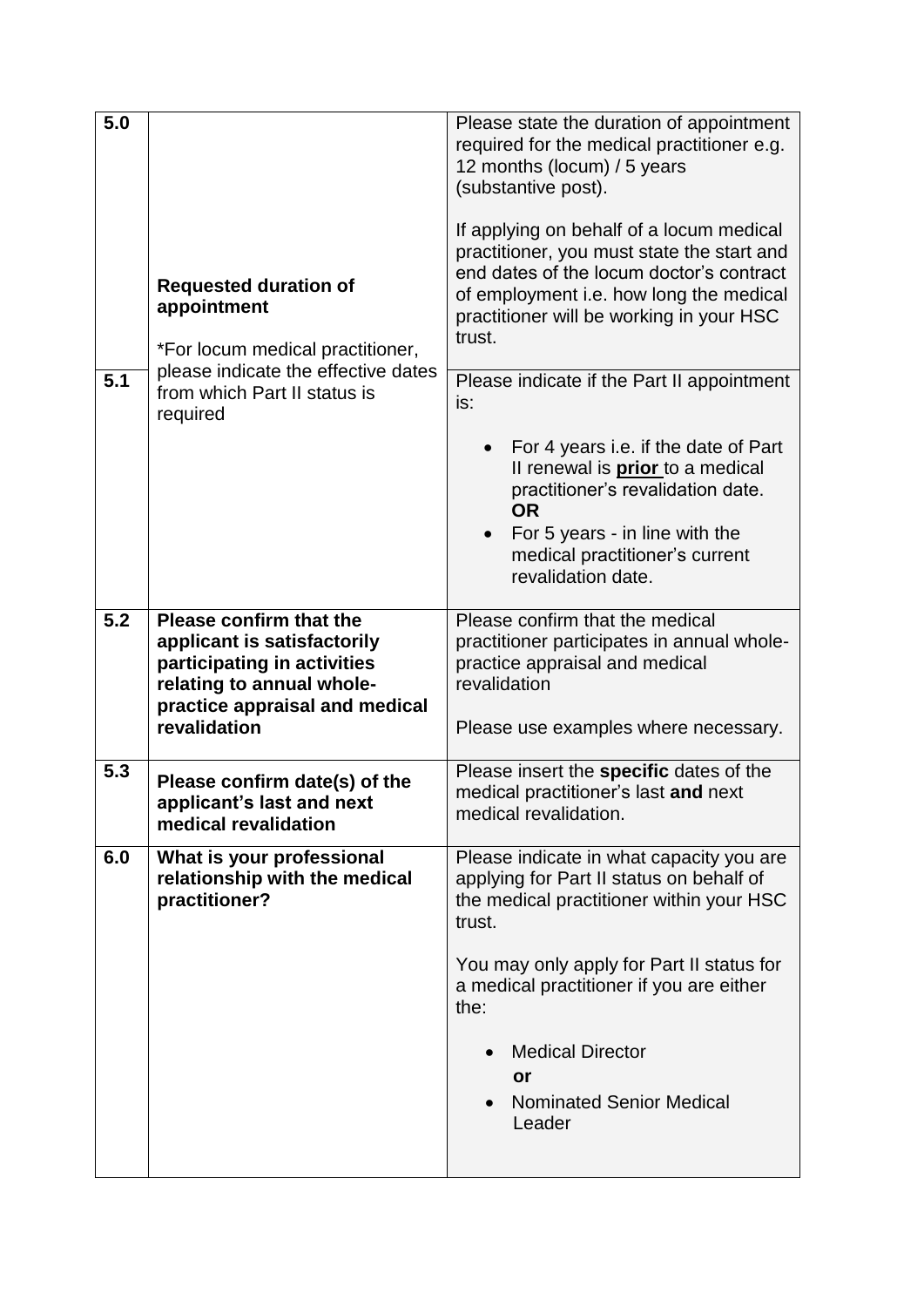| 7.0  | Has been appointed to the post<br>of Consultant Psychiatrist and<br>completes applications for<br>and/or renewal of detention of<br>patients, under Part II of the<br><b>Mental Health (Northern</b><br>Ireland) Order 1986 and/or<br>Has been appointed to the post<br>of Consultant Psychiatrist and<br>completes applications for<br><b>Guardianship Part II of the</b><br><b>Mental Health (Northern</b><br>Ireland) Order 1986 and/or<br>Has been appointed to the post<br>of Consultant Psychiatrist and<br>is gives evidence to, or<br>prepares reports/assessments<br>for, the court under Part III of<br>the Mental Health (Northern<br>Ireland) Order 1986 | Please indicate that the medical<br>practitioner in your HSC trust meets<br>either one (or more) of these criteria. |
|------|----------------------------------------------------------------------------------------------------------------------------------------------------------------------------------------------------------------------------------------------------------------------------------------------------------------------------------------------------------------------------------------------------------------------------------------------------------------------------------------------------------------------------------------------------------------------------------------------------------------------------------------------------------------------|---------------------------------------------------------------------------------------------------------------------|
| 8.0  | Is registered with the General<br><b>Medical Council (GMC) and</b><br>holds a current licence to<br>practice.                                                                                                                                                                                                                                                                                                                                                                                                                                                                                                                                                        | Please confirm that the medical<br>practitioner is registered with the GMC<br>and has a licence to practice         |
| 9.0  | Has a valid Certificate of<br><b>Specialist Training (CST) and is</b><br>on the Specialist Register of<br>GMC.                                                                                                                                                                                                                                                                                                                                                                                                                                                                                                                                                       | Please confirm the medical practitioner<br>has a valid CST and is on the GMC<br>specialist register.                |
| 10.0 | <b>CCTs in:</b><br>1) Adult Psychiatry<br>2) Intellectual Disability<br>3) Child and Adolescent<br><b>Psychiatry</b><br>4) Forensic Psychiatry<br>5) Old Age Psychiatry<br>6) Psychotherapy                                                                                                                                                                                                                                                                                                                                                                                                                                                                          | Please confirm which area of psychiatry<br>the medical practitioner has specialist<br>training                      |
|      |                                                                                                                                                                                                                                                                                                                                                                                                                                                                                                                                                                                                                                                                      |                                                                                                                     |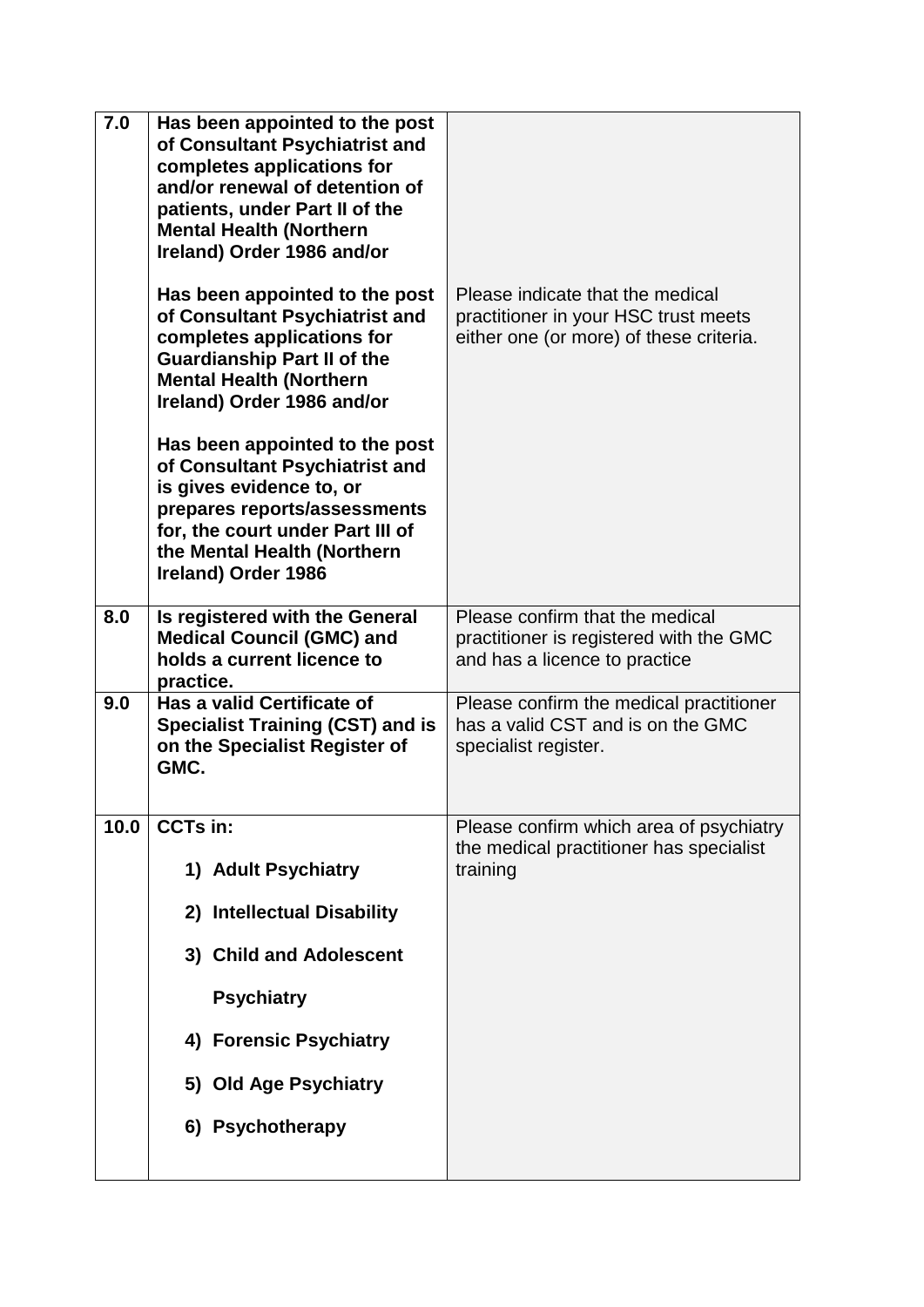| 11.0 | Can demonstrate completion of<br><b>RQIA eLearning modules 1-4</b><br>on the Mental Health (Northern<br>Ireland) Order 1986, within the<br>last two years | Please ensure the medical practitioner<br>is up to date with the Mental Health<br>(Northern Ireland) Order 1986 through<br>completion of eLearning modules.<br>Please note, these certificates are<br>required to be completed within last two<br>years prior to an application for Part II<br>status.                                                                                                                                                                                                                                                                                                                                                                                                                                                                                                                                                                                                                                                                                                                                                                           |
|------|-----------------------------------------------------------------------------------------------------------------------------------------------------------|----------------------------------------------------------------------------------------------------------------------------------------------------------------------------------------------------------------------------------------------------------------------------------------------------------------------------------------------------------------------------------------------------------------------------------------------------------------------------------------------------------------------------------------------------------------------------------------------------------------------------------------------------------------------------------------------------------------------------------------------------------------------------------------------------------------------------------------------------------------------------------------------------------------------------------------------------------------------------------------------------------------------------------------------------------------------------------|
| 12.0 | <b>Has an AccessNI Enhanced</b><br><b>Disclosure Certificate (or</b><br>equivalent e.g. Disclosure and<br><b>Barring Certificate).</b>                    | Please ensure that the medical<br>practitioner has an AccessNI enhanced<br>disclosure certificate, or equivalent<br>Disclosure and Barring Certificate which<br>states that the HSC trust is 'registered<br>body'<br>Please note; RQIA require these<br>certificates only on initial application. If<br>you are applying for a medical<br>practitioner after their 5 year Part II<br>appointment has come to an end, and<br>the medical practitioner has not left the<br>employment of your trust within that<br>time, then their certificate is still valid<br>and does not require to be sent to RQIA.<br>If you are applying for a locum medical<br>practitioner after their 12 month Part II<br>appointment has come to an end, and<br>the medical practitioner has not left the<br>employment of your trust within that<br>time, then their certificate is still valid<br>and does not require to be sent to RQIA.<br>You need not send an AccessNI<br>Certificate (or equivalent) for those<br>locum practitioners requiring an<br>extension to their Part II appointment. |
| 13.0 | Please add any other<br>comments you consider to be<br>relevant to the application for<br>the above individual                                            | Please include any relevant information<br>to support this medical practitioner's<br>application for Part II appointment.                                                                                                                                                                                                                                                                                                                                                                                                                                                                                                                                                                                                                                                                                                                                                                                                                                                                                                                                                        |
| 14.0 | <b>Signing the application</b>                                                                                                                            | When signing this application, please<br>print your name and date of completion.                                                                                                                                                                                                                                                                                                                                                                                                                                                                                                                                                                                                                                                                                                                                                                                                                                                                                                                                                                                                 |